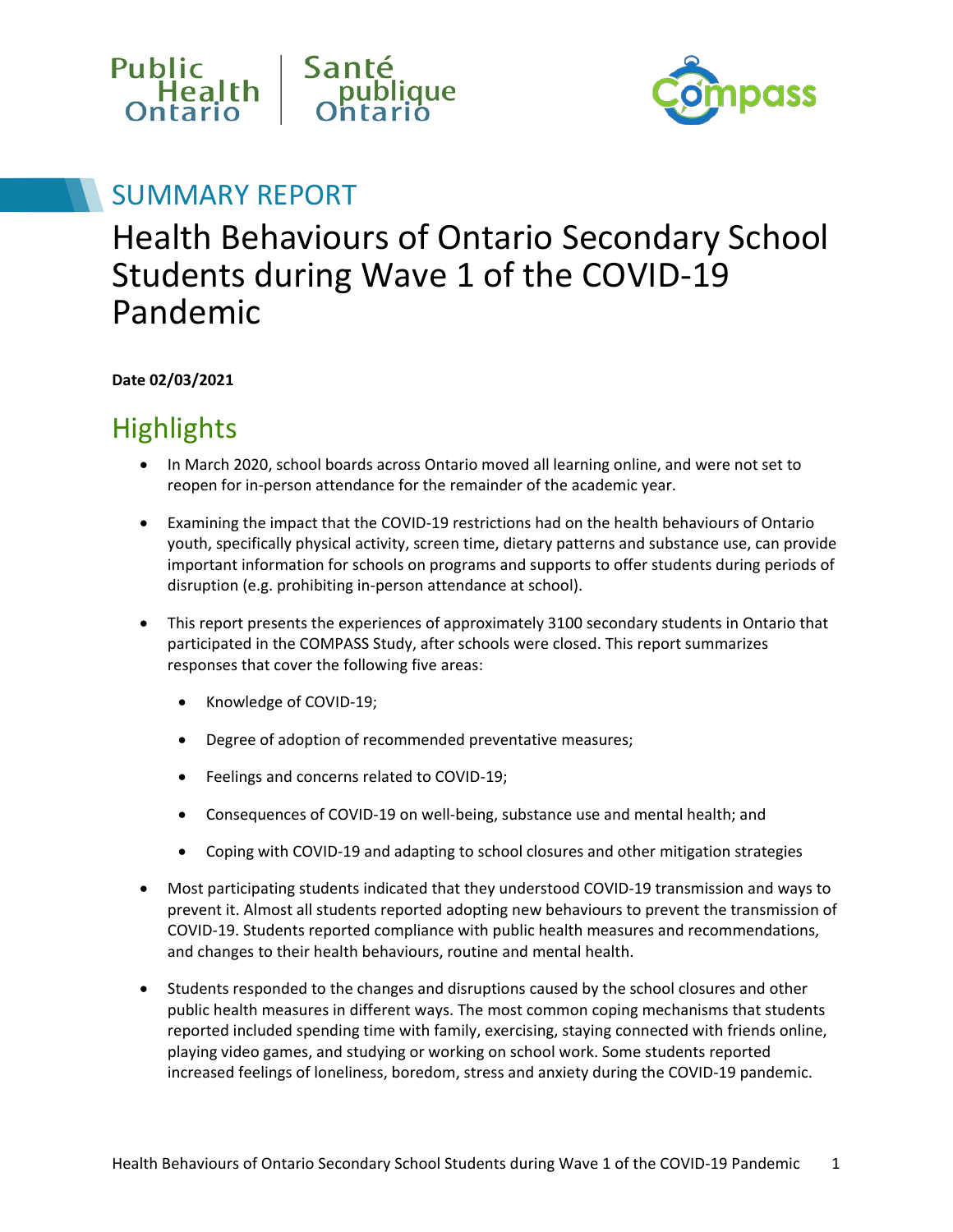# Background

The first case of Coronavirus Disease 2019 (COVID-19) in Ontario was reported on January 25, 2020.<sup>1</sup> On March 11, the World Health Organization (WHO) declared the outbreak of COVID-19 a pandemic.<sup>2</sup> The Ontario government subsequently implemented several public health measures to limit the spread of COVID-19 in the province. On March 12, 2020, the Government of Ontario ordered all public schools in the province to close between March 14 and April 5 (the duration of March break).<sup>3</sup> Soon after, Canada implemented border measures and Ontarians were encouraged not to visit those in long-term care residences.<sup>3</sup> Further, a state of emergency was declared on March 17, 2020 which was followed by the implementation of several public health measures including the prohibition of public events with over 50 people, and the closure of indoor recreation facilities, libraries, private schools, daycares, theatres, concert venues, bars and restaurants.<sup>4</sup> In response, school boards across Ontario moved all learning online, and were not set to reopen for in-person attendance for the remainder of the academic year.<sup>4</sup>

Community-based public health measures (e.g., physical distancing, mask wearing, school closures) in response to COVID-19 have unintended negative effects on children and their families.<sup>5</sup> These negative effects include loss of education, lack of access to school-based programs and services, and changes to behaviours and emotions such as decreased physical activity and increased sedentary behaviour, change in diet, and various mental health concerns.<sup>5</sup> By understanding compliance with public health measures among youth, we might better understand some of the factors influencing COVID-19 incidence and the impacts of these measures. Insight into the knowledge and beliefs that underpin compliance with public health measures can help to inform COVID-19 education and prevention efforts among youth. Further, examining the impact that the COVID-19 restrictions had on the health behaviours of Ontario youth, specifically physical activity, screen time, dietary patterns, and substance use, can provide important information for schools on programs and supports to offer students during periods of disruption (e.g. prohibiting in-person attendance at school).

## Purpose

This report presents an overview of the results obtained from secondary schools in Ontario participating in the COMPASS study. The results only reflect the experiences of students that participated in the online COMPASS survey, and are not necessarily representative of the reality of all schools and students across Ontario.

# The COMPASS Study

The COMPASS study is a prospective cohort study, led by researchers at the University of Waterloo [\(compass.uwaterloo.ca\)](https://uwaterloo.ca/compass-system/compass-system-projects/compass-cihr) that collects longitudinal data from a large sample of secondary schools and students in grades 9 to 12 that attend those schools in Ontario. The study is also conducted in Alberta, British Columbia and Quebec. The primary objective of COMPASS is to guide and continually improve youth prevention research and practice. Data collection typically occurs during class time using paperbased questionnaires. The results presented in this report; however, are based on data collected in Ontario during April and May 2020, using an online survey during a period of school closure to reduce transmission of COVID-19 in Ontario. The study methodology was adapted to include questions on COVID-19 to better understand the impact of the pandemic on students, and to assist educators, school stakeholders, and public health to understand students' needs in this different context.<sup>6,7</sup>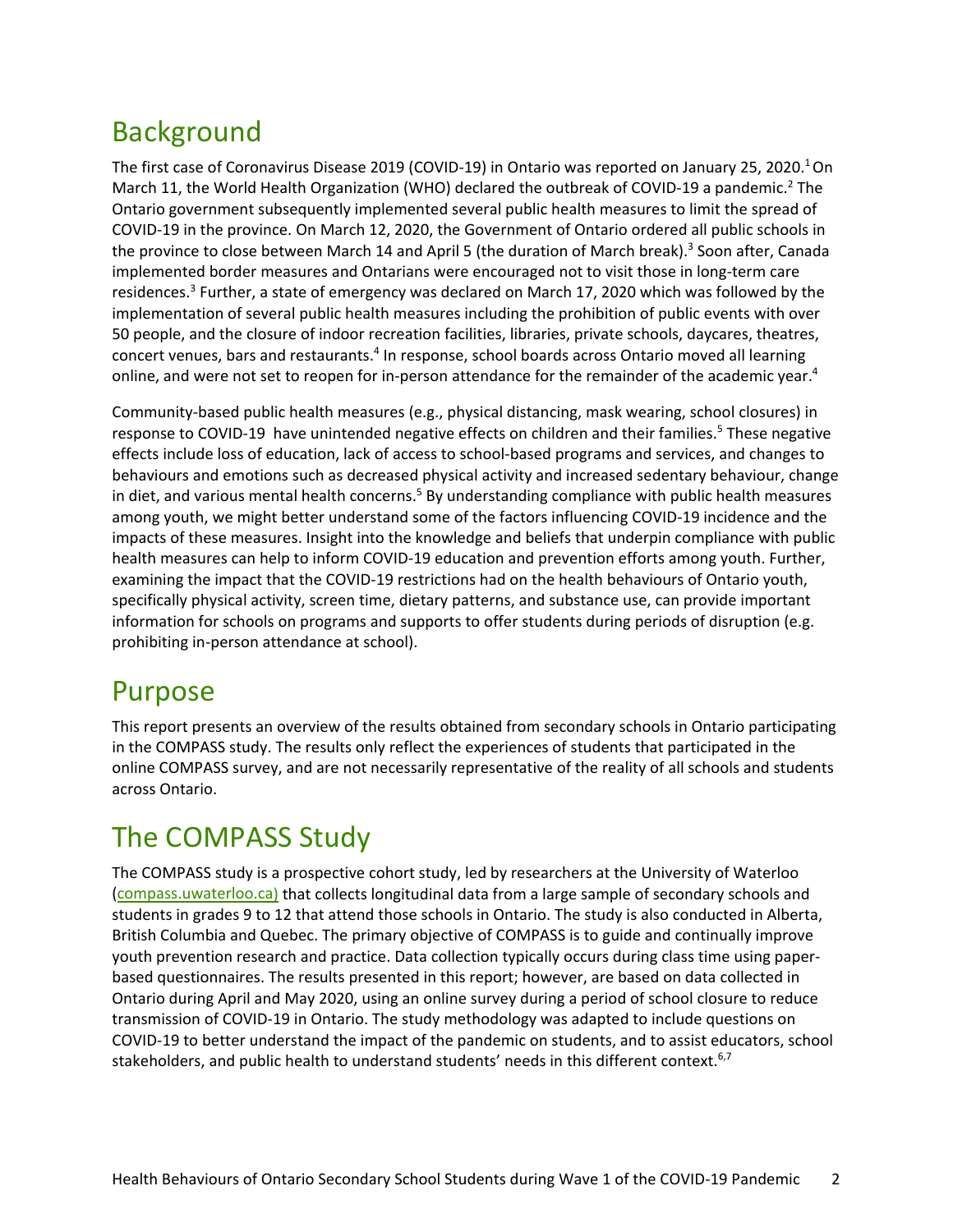## Methods

There were eleven questions related to COVID-19 added to the online COMPASS questionnaire, with the following preamble: "The following questions deal with the COVID-19 pandemic. COVID-19 is the infectious disease that is currently active in Canada and globally and is the reason why governments in Canada have introduced policies designed to promote social/physical distancing (e.g., closing schools, closing certain workplaces, banning large gatherings, telling people to stay home, advising people to stay two metres apart, etc.). We are interested to know how you feel about this situation and what effects it is having on your daily life."

The COVID-19 portion of the questionnaire included eleven questions, and this report summarizes responses that cover the following five areas:

- 1. Knowledge of COVID-19;
- 2. Degree of adoption of recommended preventative measures;
- 3. Feelings and concerns related to COVID-19;
- 4. Consequences of COVID-19 on well-being, substance use and mental health; and
- 5. Coping with COVID-19 and adapting to school closures and other mitigation strategies

The sample included 3,105 students from 20 schools. The participation rate was 21.3%, with large variations in participation rates across schools (range: 5.4% - 63.3%) due to differences in school-student communication and student engagement strategies. Typical participation rates for in-class COMPASS survey administration are ~80%; as a result of this lower participation, results were weighted to reflect within-school age and gender distributions of respondents according to 2018-19 COMPASS participation. The responses to the online questionnaire summarized in this report were provided by students between April and May 2020. Responses might not be reflective of students' current experiences, given the changes to public health measures and restrictions, and given that most Ontario secondary students have since returned to school (in-person and/or virtually) for the 2020-21 academic year.

## Results

The results presented in this report are based on the participating students' answers to questions related to COVID-19 on the modified, online COMPASS questionnaire.

#### Knowledge of COVID-19 and Preventative Measures

Students were asked about their knowledge of COVID-19 and the strategies and measures to prevent its spread (by indicating which statements about COVID-19 they thought to be true, and ranking how true certain statements about COVID-19 were for them at the time of the survey). They were also asked about where they were getting information and news about COVID-19.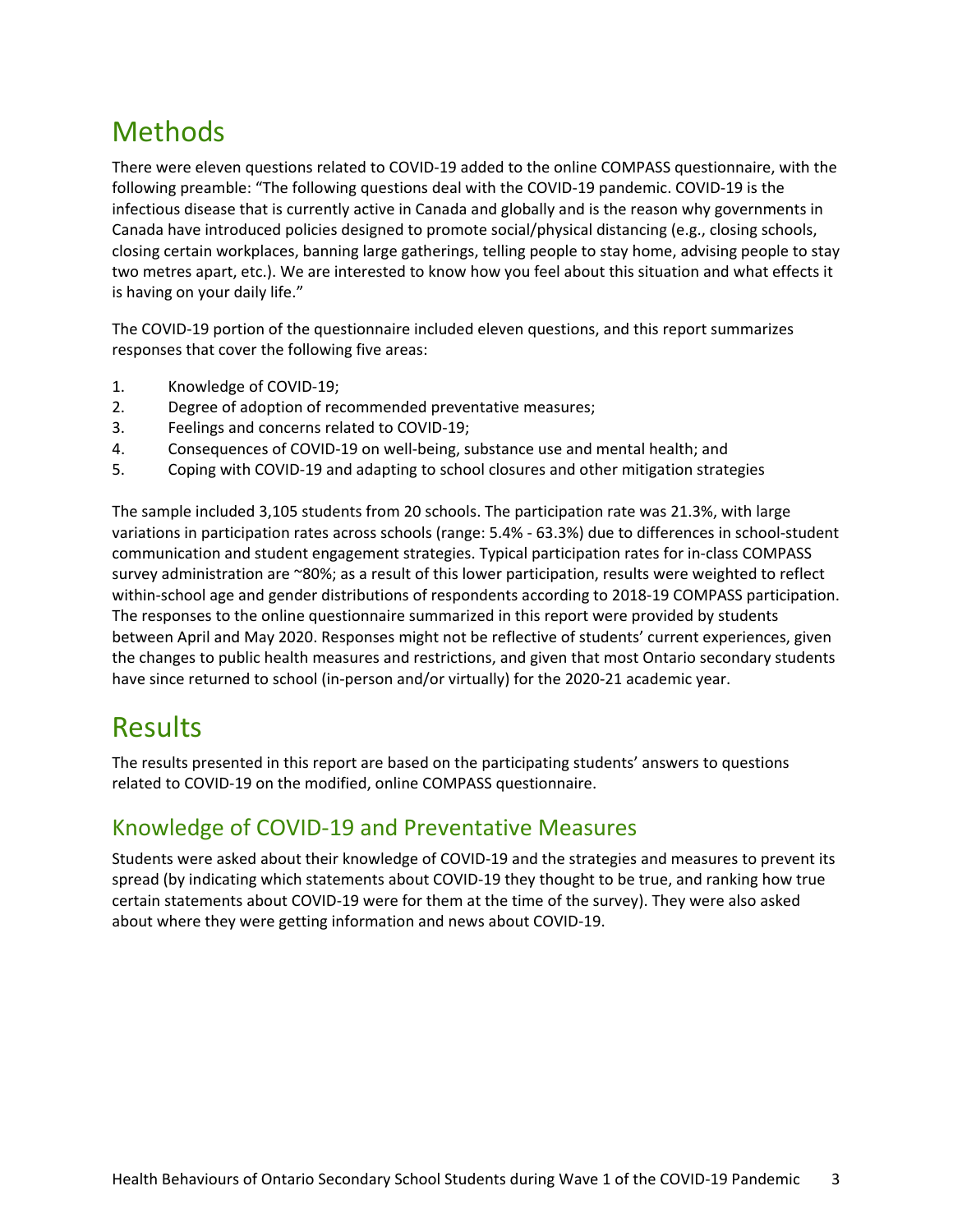Most students indicated the following to be true: that **hand washing** for at least 20 seconds (with soap and water) helps prevent the transmission of COVID-19 (88%), that the use of **hand sanitizer** (e.g., Purell) helps prevent the transmission of COVID-19 (83%), and that when a person coughs, the use of a **mask** can reduce the droplet transmission of COVID-19 (82%).

Most participating students indicated that they understood COVID-19 transmission and ways to prevent it (see Figure 1). Regarding COVID-19 risk perception, over two-thirds of the students (68%) believed that COVID-19 presented very little risk to young people, and 19% believed that COVID-19 was only dangerous for the elderly population. Nearly all students were aware that individuals could have an asymptomatic COVID-19 infection, with just 7% reporting that they believed COVID-19 is only found in individuals that show symptoms and signs of the disease.





The most common sources of information and news about COVID-19 among the students was their parent(s) or guardian(s), news sources (e.g., television news, news websites, or newspapers), and social media (e.g., Twitter, Facebook) (see [Figure 2\)](#page-4-0). Only 13% of students reported that they were trying to limit their exposure to information and news about COVID-19.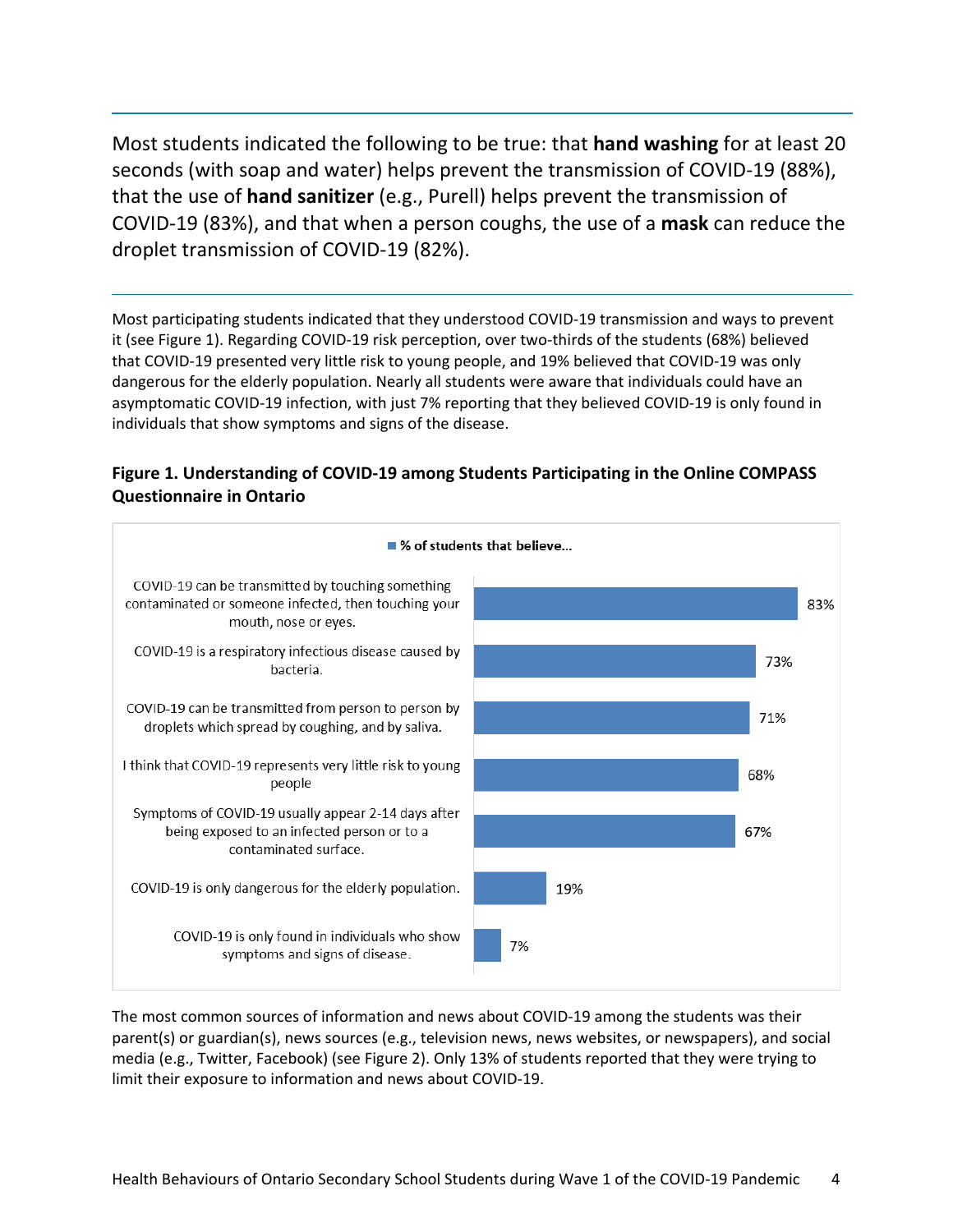#### <span id="page-4-0"></span>**Figure 2. Source of COVID-19 Information and/or news for Students Participating in the Online COMPASS Survey**



#### Adoption of Recommended COVID-19 Preventative Measures

Students were asked about whether or not they followed the recommended measures to prevent transmission of COVID-19. Response options included "always," "sometimes," and "never." The results below are combined for students that responded "always" or "sometimes."

Almost all students reported adopting new behaviours to prevent the transmission of COVID-19 [\(Figure](#page-4-1)  [3\)](#page-4-1). Most reported that they discussed measures to prevent infection or what to do in case of infection with their families, friends, or health care providers.

<span id="page-4-1"></span>Students reported washing their hands more often (96%), avoiding places where a large number of people gather (94%), and cancelling or postponing meetings with friends, eating-out, and sporting events (92%).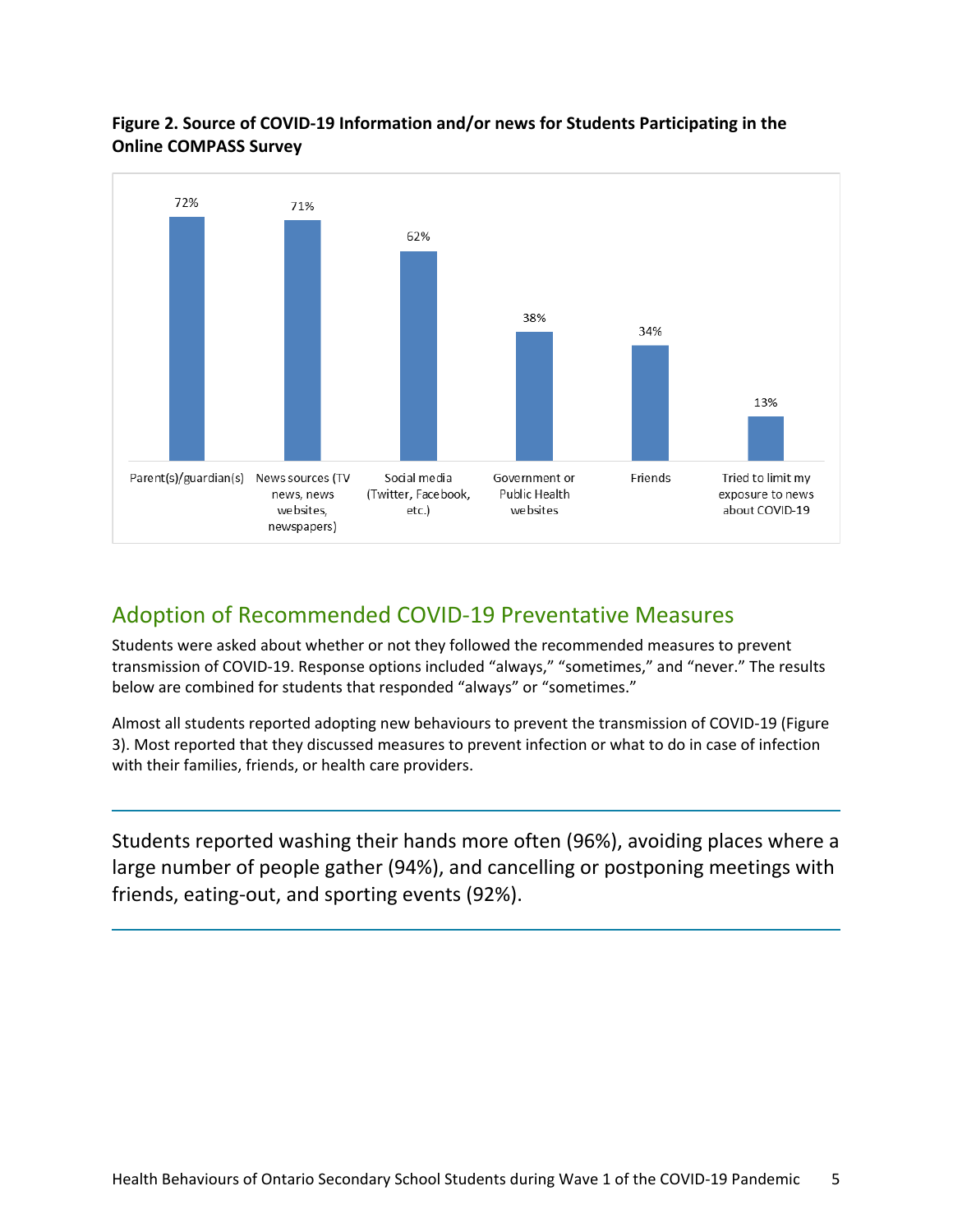#### **Figure 3. Adoption of COVID-19 Preventative Measures among Students Participating in the Online COMPASS Questionnaire in Ontario**



### Feelings and Concerns Related to COVID-19

Students were asked about their level of concern about COVID-19; overall, 62% of students reported feeling somewhat concerned while 18% of students reported feeling very concerned. [Figure 4](#page-6-0) below presents the proportion of students that responded "mostly true" or "true" to the statements related to their feelings and concerns about COVID-19.

Most students (86%) reported that they missed being able to see their friends in-person. More than two-thirds of the students reported feeling worried about the health of their family members (71%). A similar proportion (70%) reported feeling upset about missing events or activities (e.g., sports, concerts, parties). Over half of the students reported concern about the future (56%) and half of the students (50%) reported concern about getting behind in school work. Nearly one-third (29%) reported being worried about their family being able to pay bills and expenses.

While 74% of students reported that they were getting along well with their family, 62% reported that they did not like having to stay home. Nearly two-thirds of the students reported that they were feeling calm and relaxed (64%), but over half reported concern for the future (56%).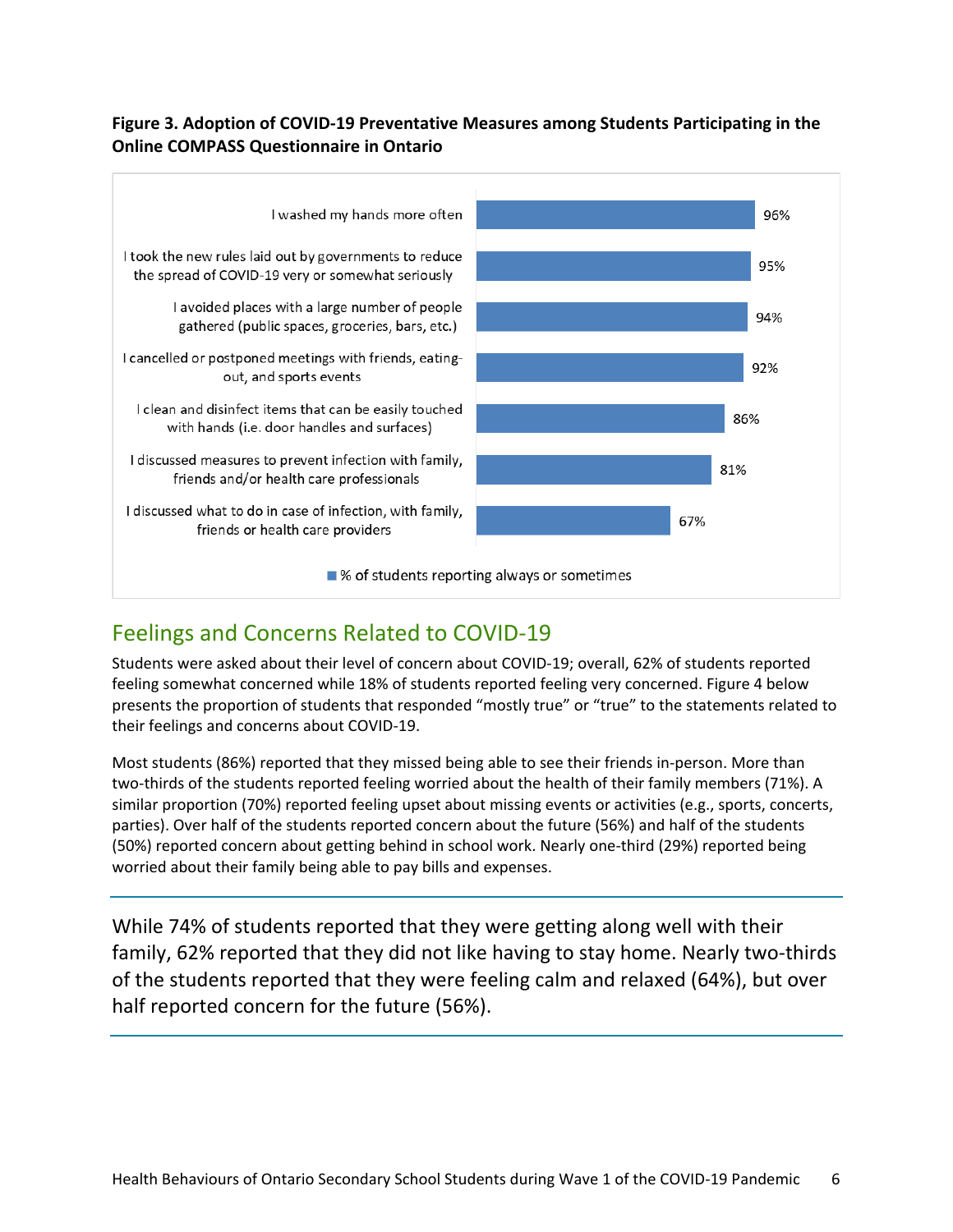#### <span id="page-6-0"></span>**Figure 4. Feelings and Concerns Related to COVID-19 among Students Participating in the Online COMPASS Survey**



## Consequences of the COVID-19 Pandemic on Well-being, Substance Use and Health Behaviours

Students were asked about how their lives changed due to COVID-19, specifically regarding their wellbeing and mental health, substance use, and health behaviours. This included asking students about increases in various emotions (e.g., stress) and activities (e.g., screen time, exercise) with response options of "increased," "stayed the same/not applicable," or "decreased."

Most students reported an increase in their time spent watching TV/movies, playing video games, and/or surfing/posting on social media (86%), and communicating with their friends online (59%). Close to

Students reported an increase in boredom (73%), loneliness (55%), stress (43%) and anxiety (38%).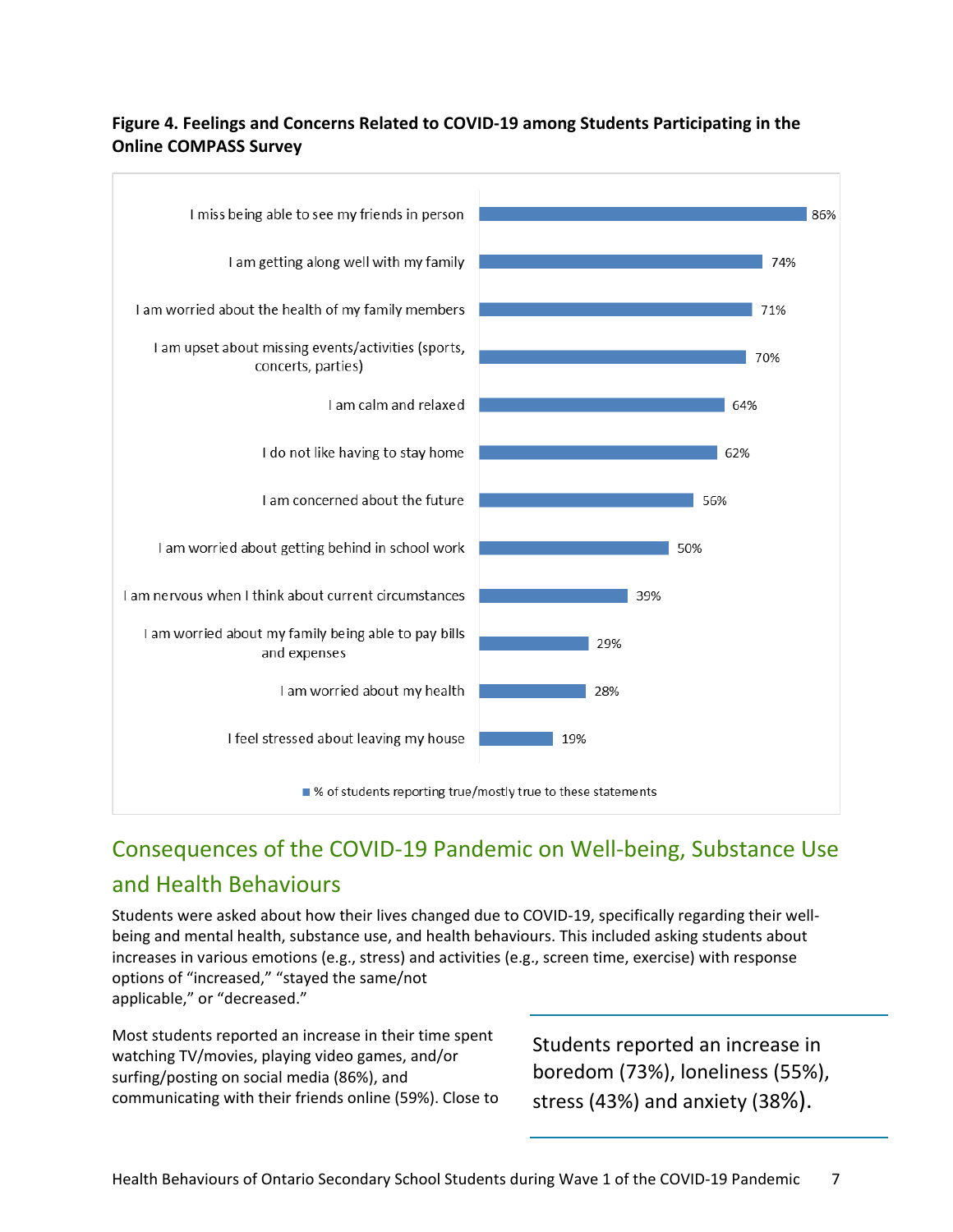half of the students reported an increase in their time spent sleeping (46%) and less than half time spent being physically active (32%).

Few students reported an increase in their use of substances during the COVID-19 pandemic:

- 10% increased their alcohol consumption
- 6% increased their cannabis use
- 5% increased their vaping
- 2% increased their cigarette smoking

### Coping during the COVID-19 Pandemic

Students were asked about some of the ways that they coped with the changes and restrictions related to the COVID-19 pandemic. The two most frequently reported coping mechanisms included staying connected with friends online (79%) and playing video games, watching TV or movies, and/or surfing the internet/social media (76%).

Only a small proportion of students reported using substances to cope with changes and restrictions related to the COVID-19 pandemic. Below is the proportion of students who reported using the following substances to cope during the COVID-19 pandemic:

- 7% reported drinking alcohol
- 6% reported using cannabis
- 5% reported vaping
- 2% reported smoking cigarettes

Only 4% of students reported that they connected with mental health professionals to cope during the first wave of COVID-19.

Close to two-thirds of students reported other ways that they coped with COVID-19 restrictions, including studying or working on school work (68%), exercising (e.g., getting outside for a walk, bike ride, working out at home) (67%), and spending time with family (e.g., playing games, eating meals together, hanging out) (61%). Less than half of participating students reported keeping to a regular schedule (e.g., waking up, eating meals, and going to bed around the same time as usual) (39%). Finally, only 4% of students reported connecting with a mental health professional to help cope with the COVID-19 pandemic.

### **Discussion**

At the time of the survey (April and May 2020), students participating in COMPASS had a good understanding of COVID-19 and the recommended measures to prevent its spread. Most were aware that it is possible to have COVID-19 without experiencing symptoms, understood the main modes of transmission, and the effective ways to protect themselves from infection. Students reported adopting government-mandated measures, such as the avoidance of busy/crowded places and the cancellation of group-hangouts. They also reported washing their hands more often, disinfecting frequently touched surfaces or objects, and talking to their families and friends about COVID-19.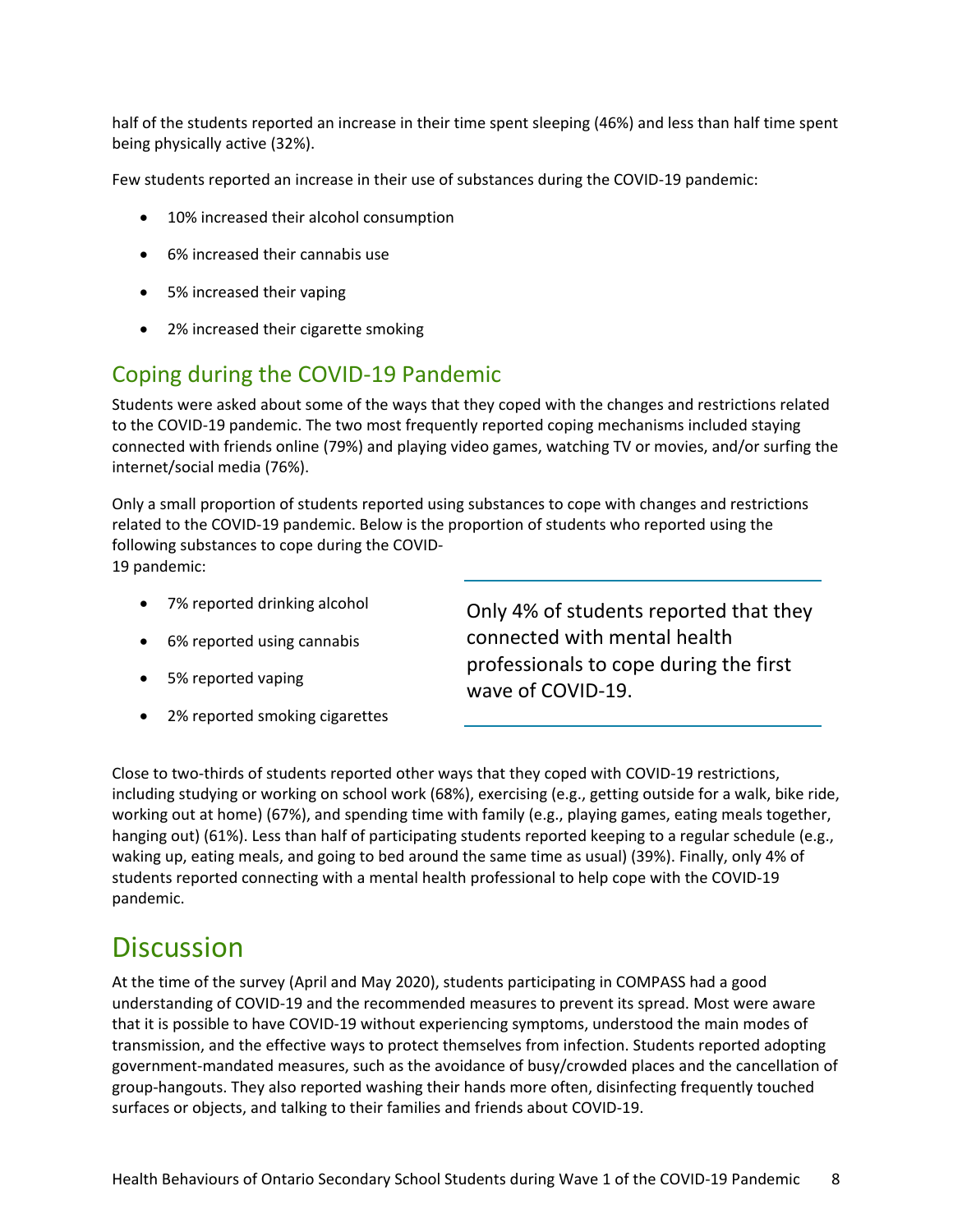Students were more worried about the health of their family members and their progress in school, than they were about their own health. While most students were not worried about their own health and perceived themselves to be at a low risk for COVID-19, they mostly understood the risk of asymptomatic cases and that COVID-19 is particularly dangerous for the elderly population. A concern for the health of their families, and the knowledge of asymptomatic cases and risk to older populations may help to explain why the majority of students reported adopting the recommended measures to reduce the transmission of COVID-19.

Overall, school closures and other public health measures affected the lives of students that participated in the online COMPASS questionnaire. Students reported changes to their behaviours and routines (e.g., more screen time, difficulty maintaining a regular sleep schedule). However, students responded to the changes and disruptions caused by the school closures and other public health measures in different ways. The most common coping mechanisms that students reported included spending time with family, exercising, staying connected with friends online, playing video games, and studying or working on school work. Some students reported increased feelings of loneliness, boredom, stress and anxiety during the COVID-19 pandemic. However, only a small proportion of students reported connecting with a mental health professional to help cope with changes related to the COVID-19 pandemic which may be explained by students having increased access to these supports through in-person attendance at school.

## Limitations

The data presented in this report are not representative of all students in Ontario. The COMPASS study is administered in school boards across Ontario that agree to participate in the study. After the school closures in March 2020, only some schools agreed to participate online. Given that COMPASS is not a representative study, and participation in the study also changed during COVID-19, there are likely to be groups that are under and over represented by the sample presented in this report.

Additionally, the results in this report are from the COMPASS survey administered in April and May 2020, the first wave of the COVID-19 pandemic. Given that public health measures and public information about COVID-19 has been constantly evolving, the results presented in this report might not be reflective of the current knowledge, behaviours, concerns and feelings of students in Ontario.

# An Equity-informed Approach

Most of the public health measures and recommendations of interest to this survey were implemented at a provincial and national level. The provincial and national scale of these measures may have had a disproportionate impact on marginalized and racialized groups that have been more severely affected by COVID-19.<sup>8,9</sup> Numerous factors contribute to the disproportionate impact of COVID-19, many of them rooted in structural factors such as systemic racism, discrimination and stigma.

This report explored knowledge and uptake of public health measures among Ontario students participating in the online COMPASS survey. The uptake of public health measures; however, is known to be difficult in equity-seeking communities because of work conditions (e.g., in-person, essential workers) and residential arrangements (e.g., multi-generational households).<sup>8,9</sup> Centralized responses to COVID-19 must be accompanied by local interventions that consider equity and high-priority neighbourhoods or communities that are disproportionately affected by COVID-19 and the restrictions.<sup>8</sup>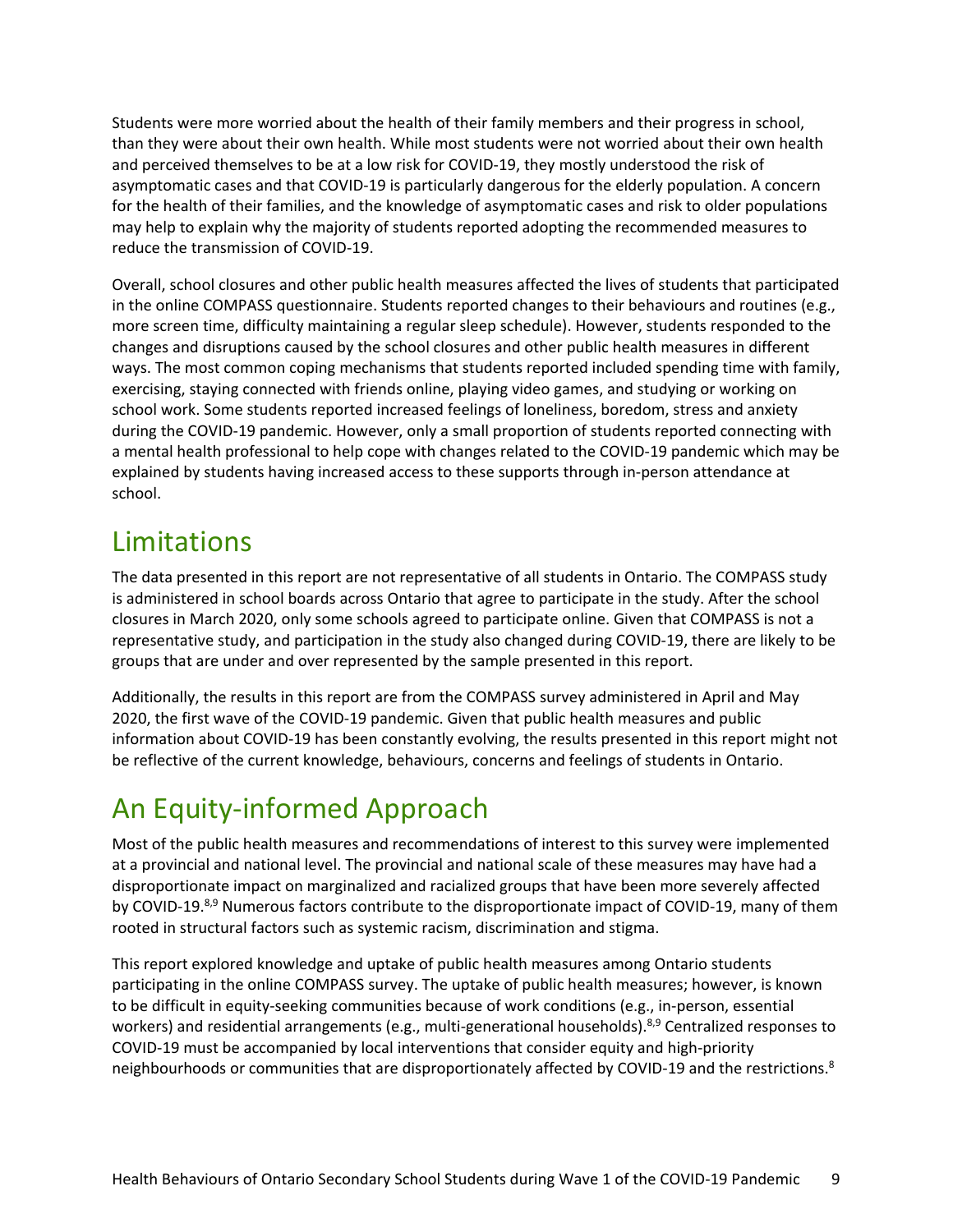# Conclusion

This report provides insight into the knowledge, beliefs, and behaviours of Ontario students who participated in the online COMPASS Study, during wave one of the COVID-19 pandemic. This report highlights the impacts that COVID-19 related public health measures and restrictions had on students in Ontario. Students reported compliance with public health measures and recommendations, and changes to their health behaviours, routine, and mental health. Despite a large proportion of students reporting changes to their mental health, a low proportion reported seeking support from a mental health professional at the time of data collection. It is possible that students only access to these types of supports through in-person attendance at school, or that they choose not to seek support at all.

Insight into the knowledge, adoption of preventative measures, and changes to health behaviours and mental health during a period of disruption (e.g., school closures due to COVID-19) can inform future programs and supports offered to students during future periods of disruptions or school closure. Emergency preparedness planning for periods of disruption, as a result of public health emergencies, can use these insights to inform supports for students. Public health agencies and school boards might consider planning innovative mitigation strategies to support students as they continue to cope with COVID-19 and school closures.

### References

- 1. Government of Ontario. Ontario confirms first case of Wuhan novel coronavirus [Internet]. Toronto, ON: Queen's Printer for Ontario; 2020 [cited 2021 Jan 06]. Available from: [https://news.ontario.ca/en/release/55486/ontario-confirms-first-case-of-wuhan-novel](https://news.ontario.ca/en/release/55486/ontario-confirms-first-case-of-wuhan-novel-coronavirus)[coronavirus](https://news.ontario.ca/en/release/55486/ontario-confirms-first-case-of-wuhan-novel-coronavirus)
- 2. World Health Organization. WHO Director-General's opening remarks at the media briefing on COVID-19 - 11 March 2020 [Internet]. Geneva: World Health Organization; 2020 [cited 2021 Jan 06]. Available from: [https://www.who.int/director-general/speeches/detail/who-director](https://www.who.int/director-general/speeches/detail/who-director-general-s-opening-remarks-at-the-media-briefing-on-covid-19---11-march-2020)[general-s-opening-remarks-at-the-media-briefing-on-covid-19---11-march-2020](https://www.who.int/director-general/speeches/detail/who-director-general-s-opening-remarks-at-the-media-briefing-on-covid-19---11-march-2020)
- 3. Vogel L. COVID-19: a timeline of Canada's first-wave response. CMAJ News [Internet], 2020 Jun 12 [cited 2021 Jan 06]. Available from: [https://cmajnews.com/2020/06/12/coronavirus-](https://cmajnews.com/2020/06/12/coronavirus-1095847/)[1095847/](https://cmajnews.com/2020/06/12/coronavirus-1095847/)
- 4. Ontario. Ministry of the Solicitor General. Report on Ontario's provincial emergency from March 17, 2020 to July 24, 2020 [Internet]. Toronto, ON: Queen's Printer for Ontario; 2020 [cited 2021 Feb 03]. Available from[: https://www.ontario.ca/document/report-ontarios](https://www.ontario.ca/document/report-ontarios-provincial-emergency-march-17-2020-july-24-2020%23:%7E:text=On%20March%2017%2C%202020%2C%20based,Civil%20Protection%20Act%20(%20EMCPA%20))[provincial-emergency-march-17-2020-july-24-](https://www.ontario.ca/document/report-ontarios-provincial-emergency-march-17-2020-july-24-2020%23:%7E:text=On%20March%2017%2C%202020%2C%20based,Civil%20Protection%20Act%20(%20EMCPA%20)) [2020#:~:text=On%20March%2017%2C%202020%2C%20based,Civil%20Protection%20Act%20\(%](https://www.ontario.ca/document/report-ontarios-provincial-emergency-march-17-2020-july-24-2020%23:%7E:text=On%20March%2017%2C%202020%2C%20based,Civil%20Protection%20Act%20(%20EMCPA%20)) [20EMCPA%20\)](https://www.ontario.ca/document/report-ontarios-provincial-emergency-march-17-2020-july-24-2020%23:%7E:text=On%20March%2017%2C%202020%2C%20based,Civil%20Protection%20Act%20(%20EMCPA%20))
- 5. Ontario Agency for Health Protection and Promotion (Public Health Ontario). Negative impacts of community-based public health measures on children, adolescents and families during the COVID-19 pandemic: update [Internet]. Toronto, ON: Queen's Printer for Ontario; 2020 [cited 2021 Feb 03]. Available from[: https://www.publichealthontario.ca/-](https://www.publichealthontario.ca/-/media/documents/ncov/he/2021/01/rapid-review-neg-impacts-children-youth-families.pdf?la=en) [/media/documents/ncov/he/2021/01/rapid-review-neg-impacts-children-youth](https://www.publichealthontario.ca/-/media/documents/ncov/he/2021/01/rapid-review-neg-impacts-children-youth-families.pdf?la=en)[families.pdf?la=en](https://www.publichealthontario.ca/-/media/documents/ncov/he/2021/01/rapid-review-neg-impacts-children-youth-families.pdf?la=en)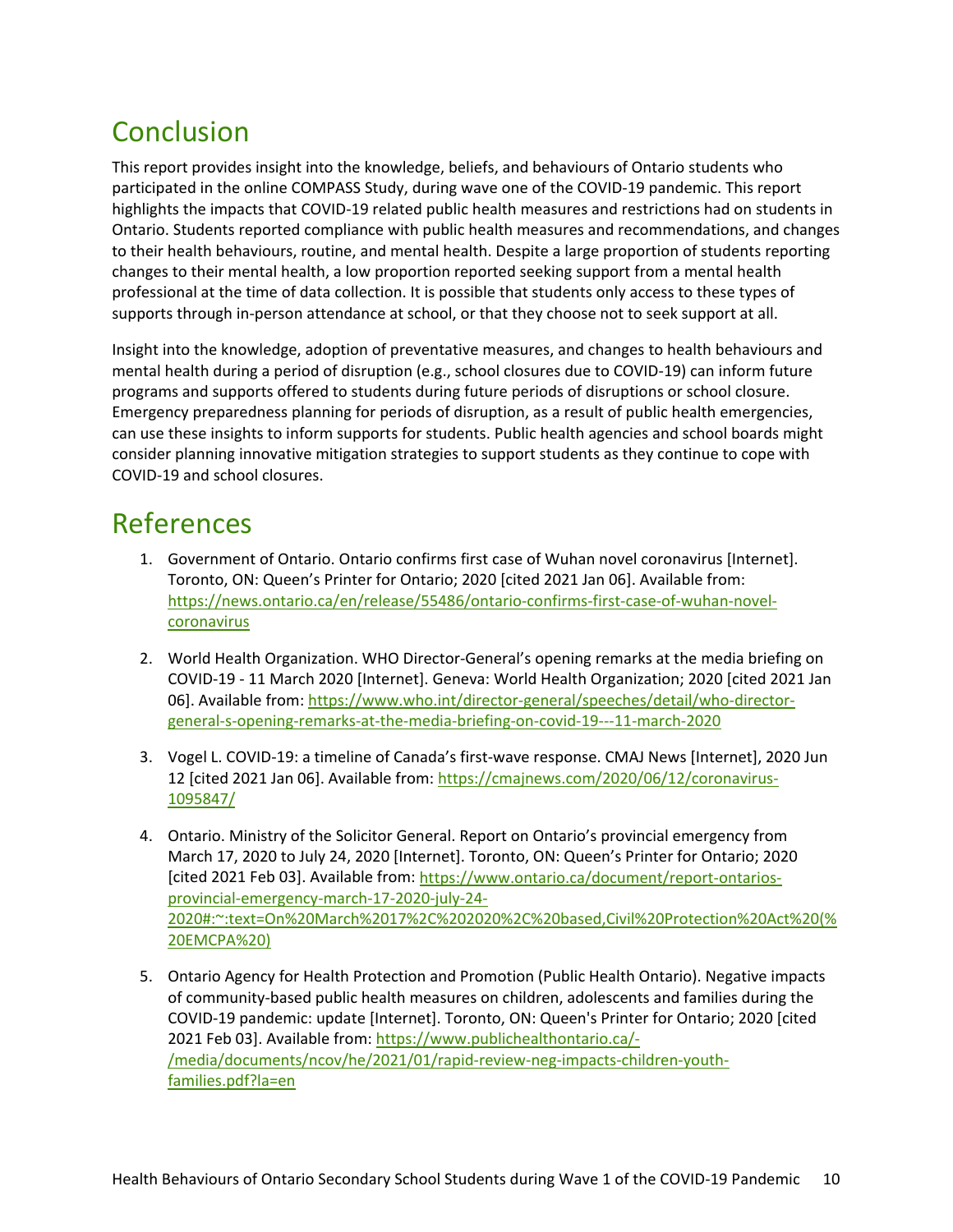- 6. Leatherdale ST, Brown KS, Carson V, Childs RA, Dubin JA, Elliott SJ, et al. The COMPASS study: a longitudinal hierarchical research platform for evaluating natural experiments related to changes in school-level programs, policies and built environment resources. BMC Public Health. 2014;14(1):331. Available from: <https://doi.org/10.1186/1471-2458-14-331>
- 7. Reel B, Battista K, Leatherdale ST. COMPASS protocol changes and recruitment for online survey implementation during the COVID-19 pandemic: COMPASS technical report series, volume 7, issue 2: December 2020 [Internet]. Waterloo, ON: University of Waterloo; 2020 [cited 2021 Feb 03]. Available from: [https://uwaterloo.ca/compass-system/publications/compass](https://uwaterloo.ca/compass-system/publications/compass-protocol-changes-and-recruitment-online-survey)[protocol-changes-and-recruitment-online-survey](https://uwaterloo.ca/compass-system/publications/compass-protocol-changes-and-recruitment-online-survey)
- 8. Public Health Agency of Canada; Tam T. From risk to resilience: an equity approach to COVID-19. Ottawa, ON: Her Majesty the Queen in Right of Canada, as represented by the Minister of Health; 2020. Available from: [https://www.canada.ca/content/dam/phac](https://www.canada.ca/content/dam/phac-aspc/documents/corporate/publications/chief-public-health-officer-reports-state-public-health-canada/from-risk-resilience-equity-approach-covid-19/cpho-covid-report-eng.pdf)[aspc/documents/corporate/publications/chief-public-health-officer-reports-state-public-health](https://www.canada.ca/content/dam/phac-aspc/documents/corporate/publications/chief-public-health-officer-reports-state-public-health-canada/from-risk-resilience-equity-approach-covid-19/cpho-covid-report-eng.pdf)[canada/from-risk-resilience-equity-approach-covid-19/cpho-covid-report-eng.pdf](https://www.canada.ca/content/dam/phac-aspc/documents/corporate/publications/chief-public-health-officer-reports-state-public-health-canada/from-risk-resilience-equity-approach-covid-19/cpho-covid-report-eng.pdf)
- 9. McKenzie K. Toronto and Peel have reported race-based and socio-demographic data now we need action [Internet]. Toronto, ON: Wellesley Institute; 2020 [cited 2021 Jan 06]. Available from: [https://www.wellesleyinstitute.com/healthy-communities/toronto-and-peel-have](https://www.wellesleyinstitute.com/healthy-communities/toronto-and-peel-have-reported-race-based-and-socio-demographic-data-now-we-need-action/)[reported-race-based-and-socio-demographic-data-now-we-need-action/](https://www.wellesleyinstitute.com/healthy-communities/toronto-and-peel-have-reported-race-based-and-socio-demographic-data-now-we-need-action/)